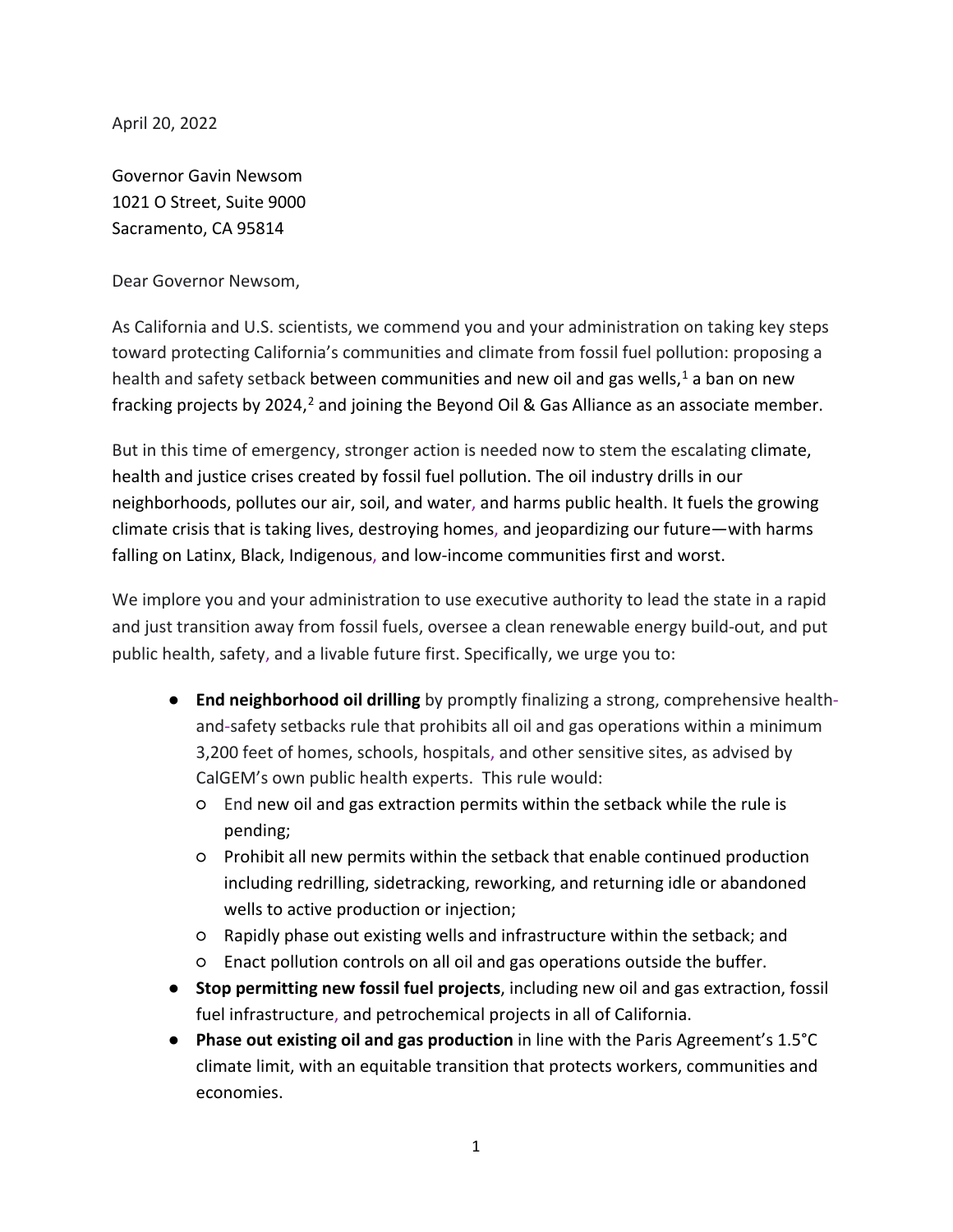- **Reject fossil fuel industry delay tactics** including carbon capture and storage, "blue" hydrogen made from fossil fuels, and carbon offsets, that allow the fossil-fuel era to continue and impede the rapid transition to clean renewable energy.
- **Advance to full Beyond Oil & Gas Alliance membership** and advocate with the Biden administration and other states for greater action and membership.

California's oil industry has created a public health and environmental justice crisis in our state. From Los Angeles to Kern County to the Bay Area, more than 7 million Californians, totaling 18 percent of the population, live within a mile of at least one oil or gas well.<sup>[3](#page-15-2)</sup> A long history of environmental racism has concentrated oil and gas wells, refineries, and other fossil fuel infrastructure—with all their adjacent harms—in Black, Brown and Indigenous communities.<sup>[4](#page-15-3)</sup> In California, the majority of residents living closest to oil and gas extraction sites are people of color.[5](#page-15-4)

A large and growing body of public health data has established that exposure to toxic emissions and chemicals<sup>[6](#page-15-5)</sup> from oil and gas drilling leads to serious health harms.<sup>[7](#page-15-6)</sup> Research in California<sup>[8](#page-15-7)</sup> and other states shows that living near oil and gas wells increases the risks of cancer,  $9$ asthma,<sup>[10](#page-16-1)</sup> birth defects,<sup>[11](#page-16-2)</sup> preterm births and high-risk pregnancies,<sup>12</sup> low-birthweight babies,<sup>[13](#page-17-0)</sup> higher hospitalization rates, $^{14}$  $^{14}$  $^{14}$  and upper respiratory problems and rashes.<sup>15</sup>

California cannot be a health and environmental justice leader while giving permits to the oil industry to dig, burn, and dump toxic pollution in communities of color and low-income communities.

Fossil fuel pollution is also driving a "code red" climate emergency in California and globally, where the chances for avoiding irreversible and uncontrollable climate chaos diminish daily. Fossil-fueled climate disasters are escalating across California. The damage from increasingly extreme heat waves, droughts and floods, as well as destruction from wildfires<sup>[16](#page-17-3)</sup> once again falls disproportionately on Brown, Black, Indigenous and low-income frontline communities.<sup>[17](#page-17-4)</sup> These climate disasters are certain to get worse – much worse – without emergency action to rapidly phase out fossil fuel extraction.

A robust body of scientific research has established that new fossil fuel production and infrastructure must be halted and much existing production must be phased out to limit global temperature rise to 1.5 degrees Celsius and avoid the worst climate catastrophe.<sup>[18](#page-17-5)</sup> Leaders around the world have acknowledged the urgency to end new fossil fuel project approvals.<sup>[19](#page-17-0)</sup>

Yet California is still one of the country's top oil producers. Further, due to the use of extreme, energy-intensive extraction techniques, oil produced in California is among the most climate-damaging in the world.<sup>[20](#page-17-6)</sup> California cannot confront the climate crisis while continuing to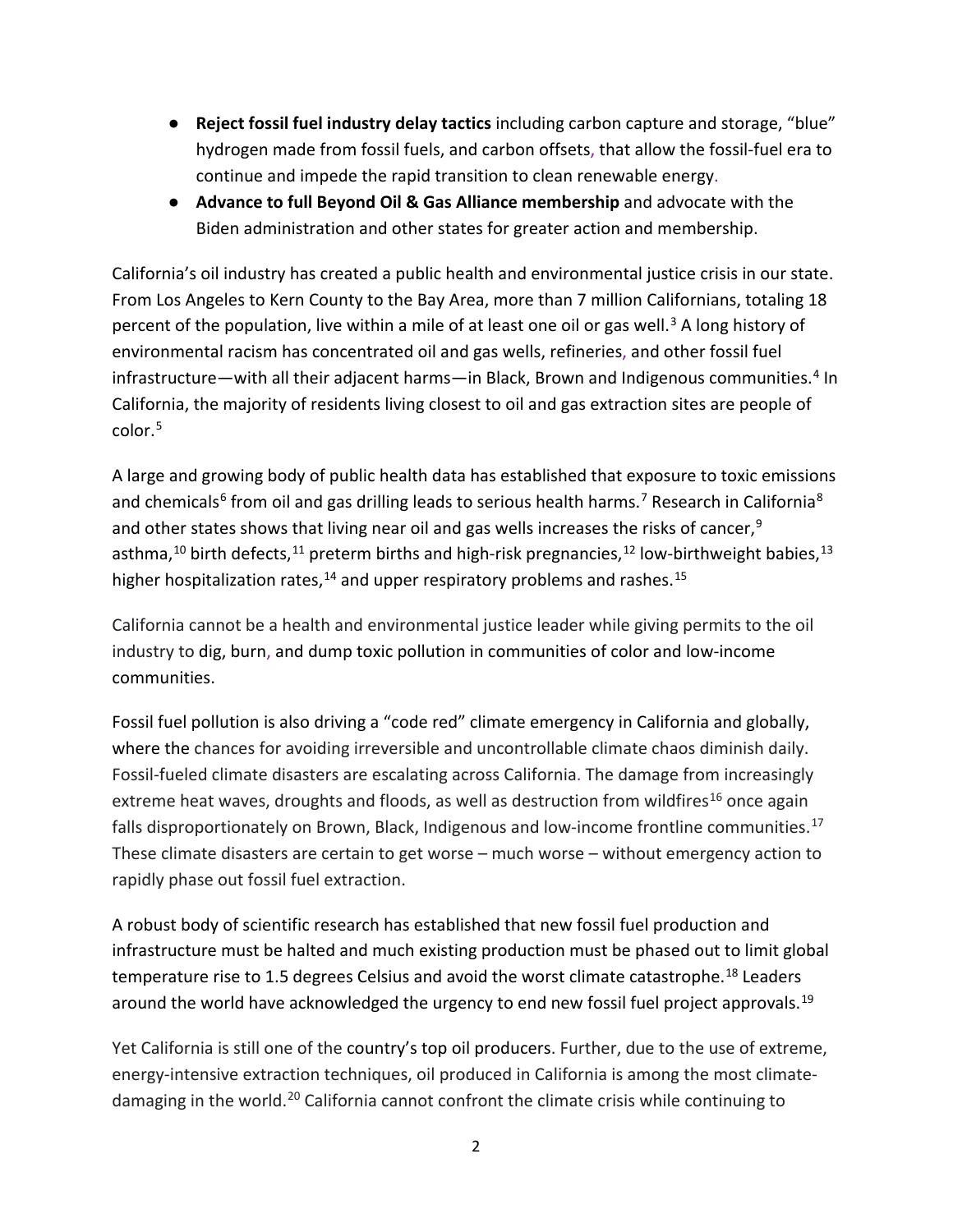expand fossil fuel development and infrastructure. It must also reject ineffective and dangerous false solutions like carbon capture and storage (CCS), hydrogen produced from fossil fuels, and carbon offsets that enable the fossil fuel industry to prolong its polluting operations.<sup>[21](#page-17-3)</sup>

We implore you and your administration, on behalf of California's communities and all life on Earth, to lead the necessary rapid transition away from fossil fuels, beginning with an immediate end to all neighborhood drilling and new fossil fuel project approvals, and oversee a rapid buildout of clean, renewable energy that truly protects people and the planet.

Sincerely,

*Scientists joining this letter do so in their individual capacities and not on behalf of the institutions with which they are affiliated.*

# **Original Signatories**

Robert Bullard, PhD Distinguished Professor of Urban Planning and Environmental Policy, Texas Southern University Director of the Bullard Center for Environmental and Climate Justice

Mijin Cha, JD, LLM, PhD Assistant Professor, Urban and Environmental Policy, Occidental College

Rebecca Hernandez, PhD Associate Professor of Ecology and Earth System Science, University of California, Davis Co-Founder/Co-Director of the Wild Energy Initiative at the John Muir Institute of the Environment

Peter Kalmus, PhD Climate Scientist UCLA Joint Institute for Regional Earth System Science and Engineering

Michael E. Mann, PhD Distinguished Professor of Atmospheric Science Pennsylvania State University

Manuel Pastor, PhD Distinguished Professor of Sociology and American Studies & Ethnicity, Director of USC Dornsife Equity Research Institute, University of Southern California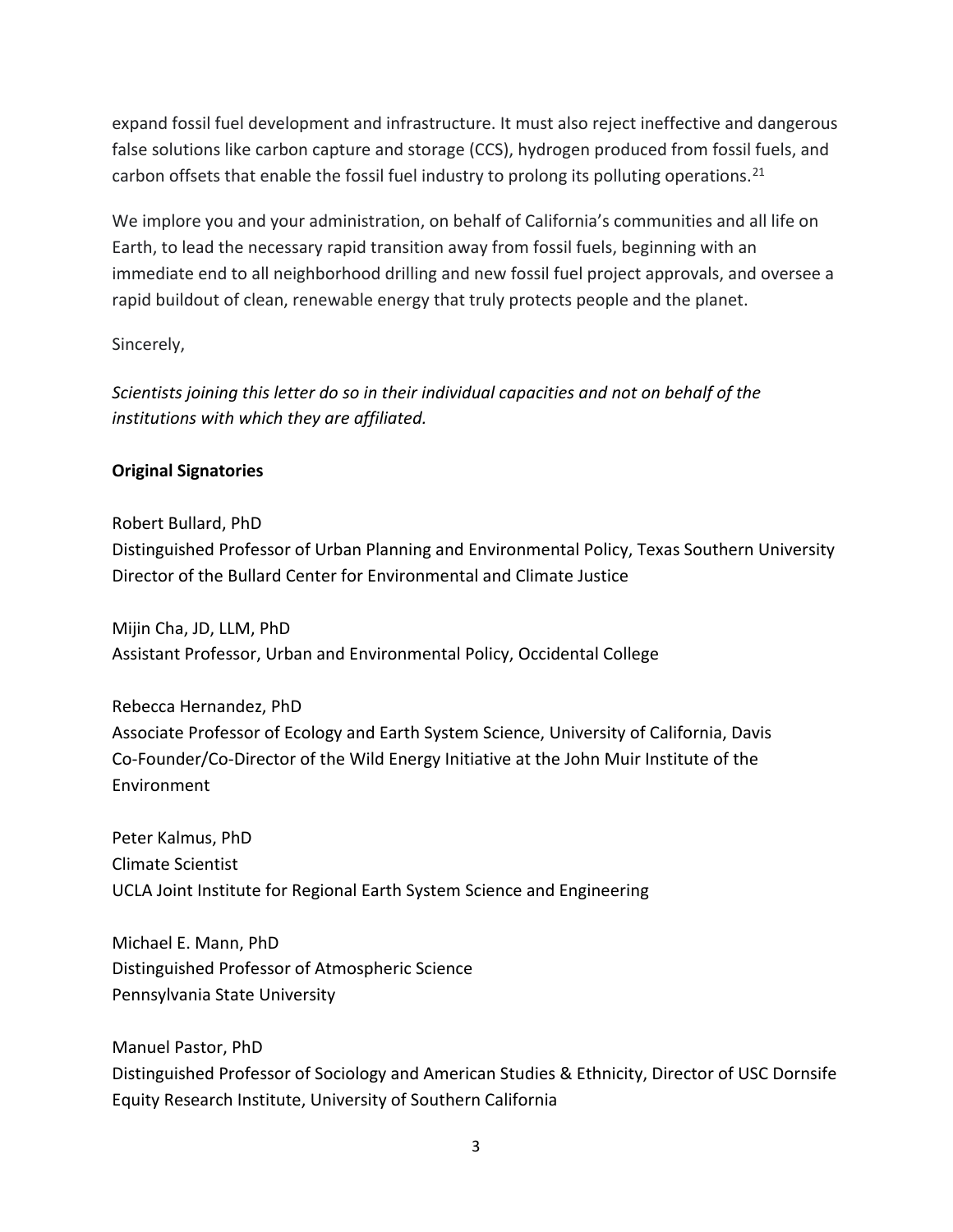Bhavna Shamasunder, PhD Associate Professor and Chair, Urban and Environmental Policy; Co-Chair, Public Health Occidental College

Aradhna Tripati, PhD Professor, Institute of the Environment and Sustainability Director, Center for Diverse Leadership in Science University of California, Los Angeles

#### **California Scientist Signatories**

Cort Anastasio, PhD Professor University of California, Davis

Andreas Andersson, PhD Professor, Scripps Institution of Oceanography University of California, San Diego

Naomi Bardach, MD MAS Professor of Pediatrics and Health Policy University of California, San Francisco

Renato Braghiere, PhD Climate Scientist, Joint Institute for Regional Earth System Science and Engineering University of California, Los Angeles

Paula Braveman, MPH, MD Professor of Family and Community Medicine University of California, San Francisco Clair Brown, PhD Professor, Department of Economics; Director, Center for Work, Technology and Society University of California, Berkeley

Margie Chen, MD Clinical Professor Emeritus, Department of Obstetrics, Gynecology and Reproductive **Sciences** University of California, San Francisco

Anne C. Cohen, PhD Research Professor University of California, Los Angeles

Jennifer Cotton, PhD Associate Professor California State University, Northridge

Carlos Davidson, PhD Professor Emeritus, Environmental Studies San Francisco State University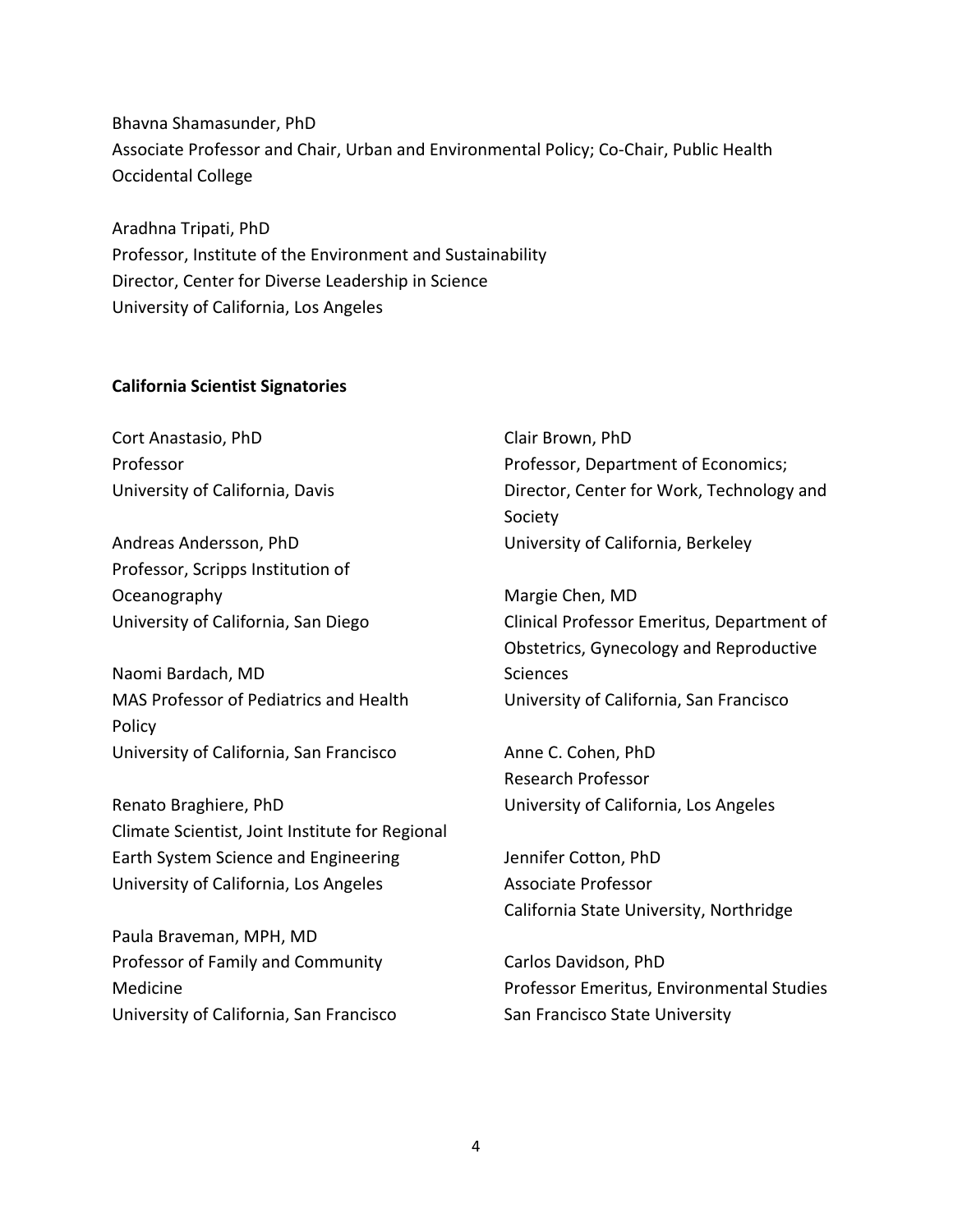Matthew d'Alessio, PhD Professor, Department of Geological **Sciences** California State University, Northridge

Jade d'Alpoim Guedes, PhD Associate Professor Scripps Institution of Oceanography

Kathryn Teigen De Master, PhD Associate Professor of Agriculture, Society, and Environment University of California, Berkeley

Rabia Djellouli, PhD Professor California State University, Northridge

Paul Ralph Ehrlich, PhD Bing Professor of Population Studies Emeritus Department of Biology Stanford University

Ann Feeney, PhD Professor Emeritus Scripps Research, San Diego

Nicholas Foster, PhD Project Scientist University of California, Los Angeles

Catherine Gautier, PhD Professor Emerita University of California, Santa Barbara

Peter H. Gleick, PhD President-Emeritus, Pacific Institute Member, US National Academy of Sciences Robert M. Gould, MD Program on Reproductive Health and the Environment, Department of Obstetrics, Gynecology and Reproductive Sciences University of California, San Francisco

John Harte, PhD Distinguished Professor of the Graduate **School** University of California, Berkeley

Peter J Hernes, PhD Professor of Hydrology and Aqueous Geochemisty University of California, Davis

Karen Holl, PhD Professor, Environmental Studies University of California, Santa Cruz

Elizabeth Hoover, PhD Associate Professor, Department of Environmental Science, Policy and Management University of California, Berkeley

Alastair Iles, PhD Associate Professor, Environmental Science, Policy & Management University of California, Berkeley

Mark Z. Jacobson, PhD Professor Stanford University

Glenn Jaecks, PhD Professor American River College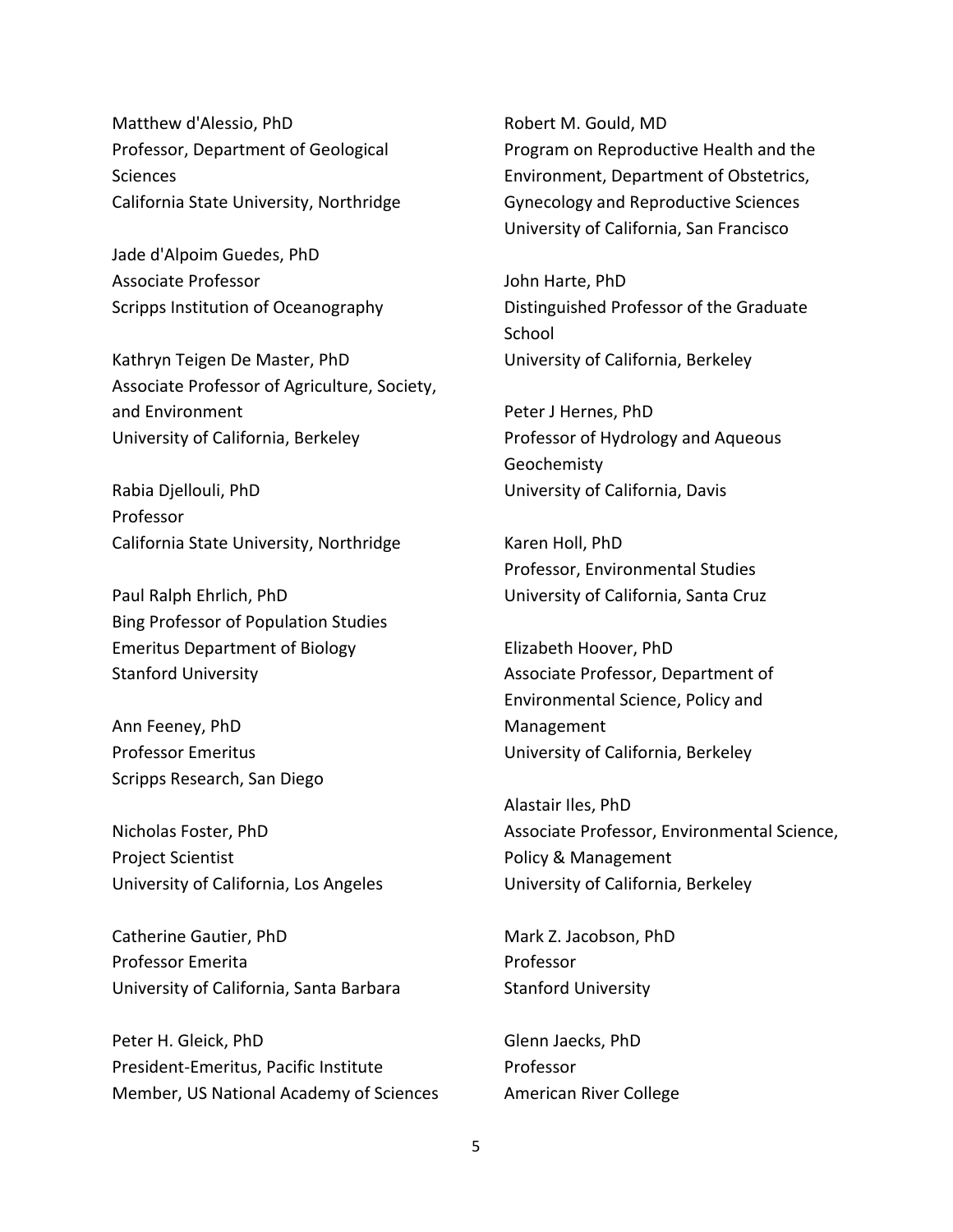Kathleen Johnson, PhD Associate Professor, Department of Earth System Science University of California, Irvine

Marina Kalyuzhnaya, PhD Associate Professor San Diego State University

Scott T Kelley, PhD Professor of Biology San Diego State University

David Klein, PhD Professor of Mathematics California State University, Northridge

Jasper Kok, PhD Professor University of California, Los Angeles

Michael Kutilek, PhD Professor Emeritus San Jose State University

Michael E. Loik, PhD Professor, Environmental Studies Department University of California, Santa Cruz

Ed Maurer, PhD Professor and Chair, Civil, Environmental, and Sustainable Engineering Dept. Santa Clara University

Kathleen McAfee, PhD Professor San Francisco State University Roberta Millstein, PhD Professor Emerit University of California, Davis

Dustin Mulvaney, PhD Professor, Department of Environmental **Studies** San José State University

Tran Nguyen, PhD Assistant Professor of Environmental **Chemistry** University of California, Davis

Sahar Nouredini, PhD Assistant Professor, Department of Nursing California State University East Bay

Stacy Ochoa Mikrut, PhD Lecturer San Diego State University

David N. Pellow, PhD Dehlsen Chair of Environmental Studies University of California, Santa Barbara

Nancy Lee Peluso, PhD Professor Department of Environmental Science, Policy, and Management University of California, Berkeley

Janet Perlman, MPH, MD University of California, San Francisco

Stacy Philpott, PhD Professor University of California, Santa Cruz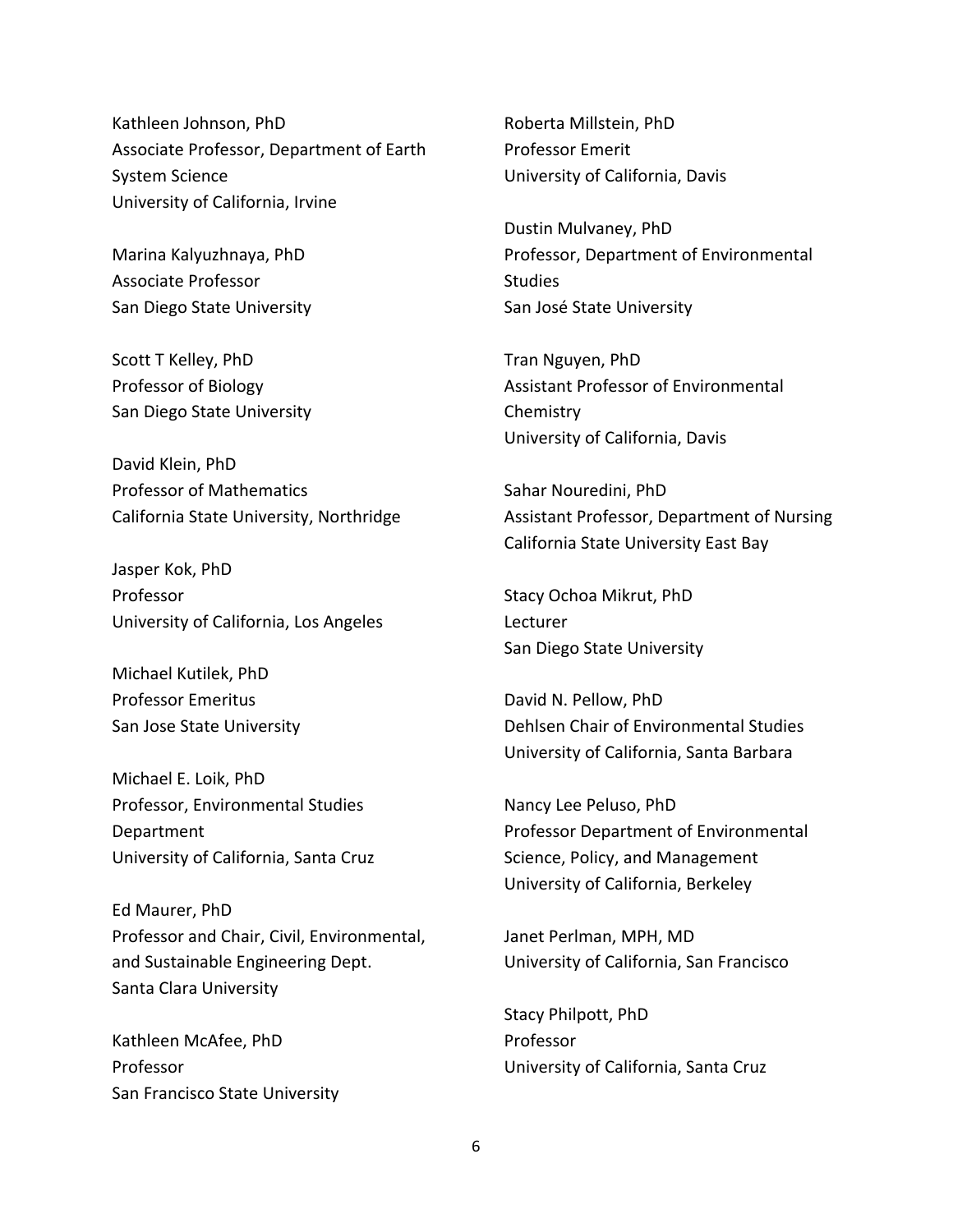Ralph E Purdy, PhD Professor Emeritus University of California, Irvine

Laurie J Price, PhD, MPH Professor Emeritus, Anthropology and Public Health California State University, East Bay

Isha Ray, PhD Professor, Energy and Resources Group University of California, Berkeley

Terry L. Root, PhD Senior Fellow Emerita Stanford University

Jerry Rosen, PhD Professor California State University, Northridge

Kate Scow, PhD Distinguished Professor of Soil Science and Microbial Ecology University of California, Davis

Ulrike Seibt, PhD Associate Professor University of California, Los Angeles

Leonard Sklar, PhD Professor Emeritus, Earth and Climate Sciences Department San Francisco State University

Patrice Sutton, MPH Collaborating Research Scientist, Program on Reproductive Health and the Environment University of California, San Francisco

Andrew Szasz, PhD Professor Emeritus of Environmental **Studies** University of California, Santa Cruz

Varykina Thackray, PhD Professor University of California, San Diego

Kathy Tran, PhD Epidemiologist University of California, Berkeley

Michael Tullius, PhD Project Scientist, School of Medicine University of California, Los Angeles

William Breck Tyler, MS Project Scientist, Institute of Marine **Sciences** University of California, Santa Cruz

Julia Walsh, MD, MSc Senior Research Scientist, Bixby Center for Population, Health, and Sustainability Professor, Retired, Maternal and Child Health and International Health, School of Public Health University of California, Berkeley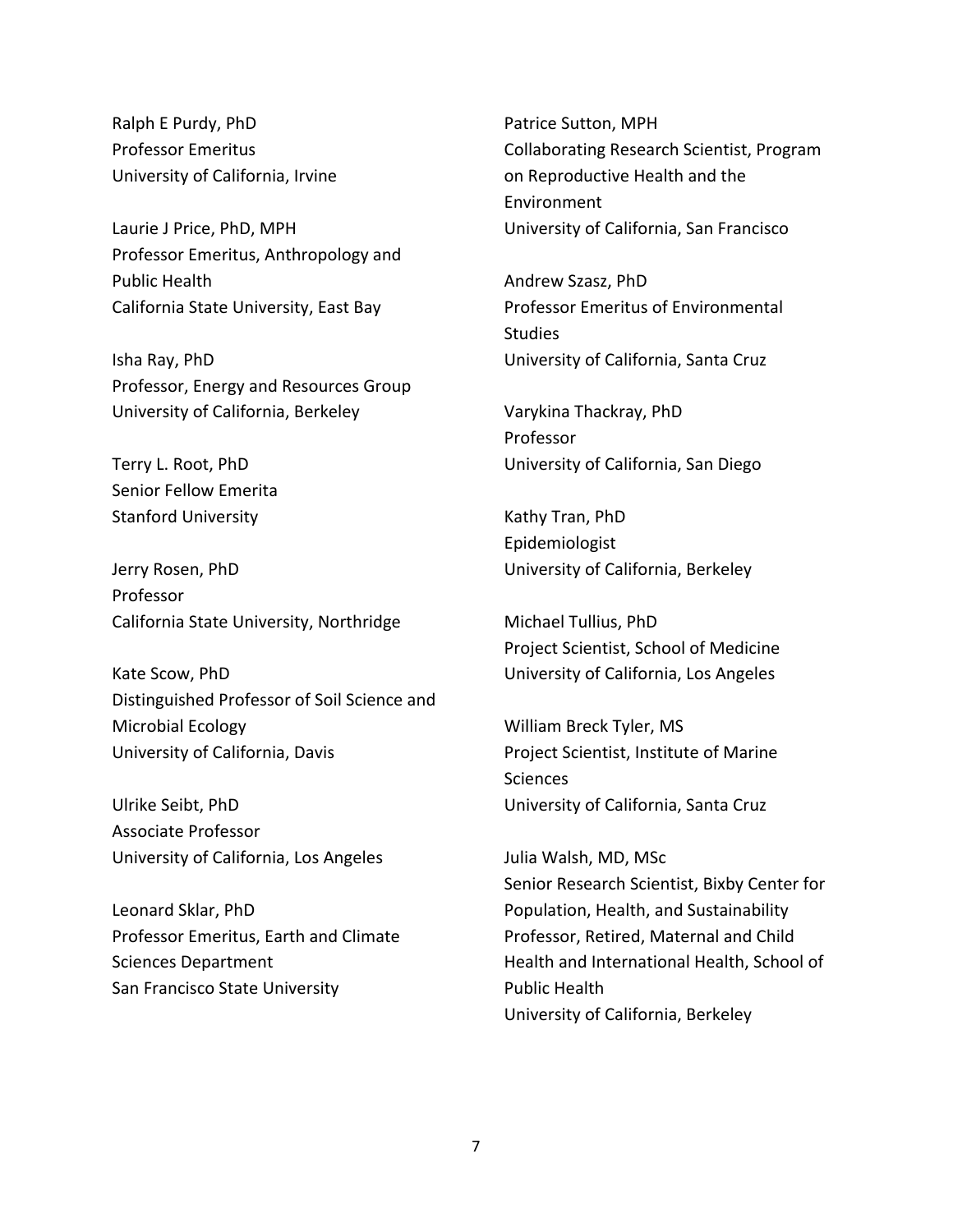Anthony Wexler, PhD Distinguished Professor University of California, Davis

Stephen M. Wheeler, PhD Professor, Department of Human Ecology University of California, Davis

Elizabeth Allison, PhD Associate Professor California Institute of Integral Studies

Omar Clay, PhD Research Director, Adjunct Faculty Science for the People

Timothy Donaghy, PhD Research Manager Greenpeace USA

Kyle Ferrar, MPH Western Program Coordinator FracTracker Alliance

John Fleming, PhD Senior Scientist, Climate Law Institute Center for Biological Diversity

Jessica Lawrence, MS Staff Scientist Earthjustice

Amy Moas, PhD Senior Climate Campaigner Greenpeace USA

Chad Monk, MPH Vice President, Programs & Public Policy National Health Foundation

Linda Rudolph, MPH, MD Senior Advisor, Public Health Institute Center for Climate Change and Health

Ted Schettler, MPH, MD Science Director Science and Environmental Health Network

Shaye Wolf, PhD Climate Science Director, Climate Law Institute Center for Biological Diversity

Mateo Acosta, PhD Researcher California Institute of Technology

Lujain Al-Saleh, MPH School of Public Health Alumni University of California, Berkeley

Tyler Anthony, PhD Postdoctoral Researcher University of California, Berkeley

Eviatar Bach, PhD Postdoctoral Research Associate California Institute of Technology

Aida Behmard, PhD NSF Graduate Fellow California Institute of Technology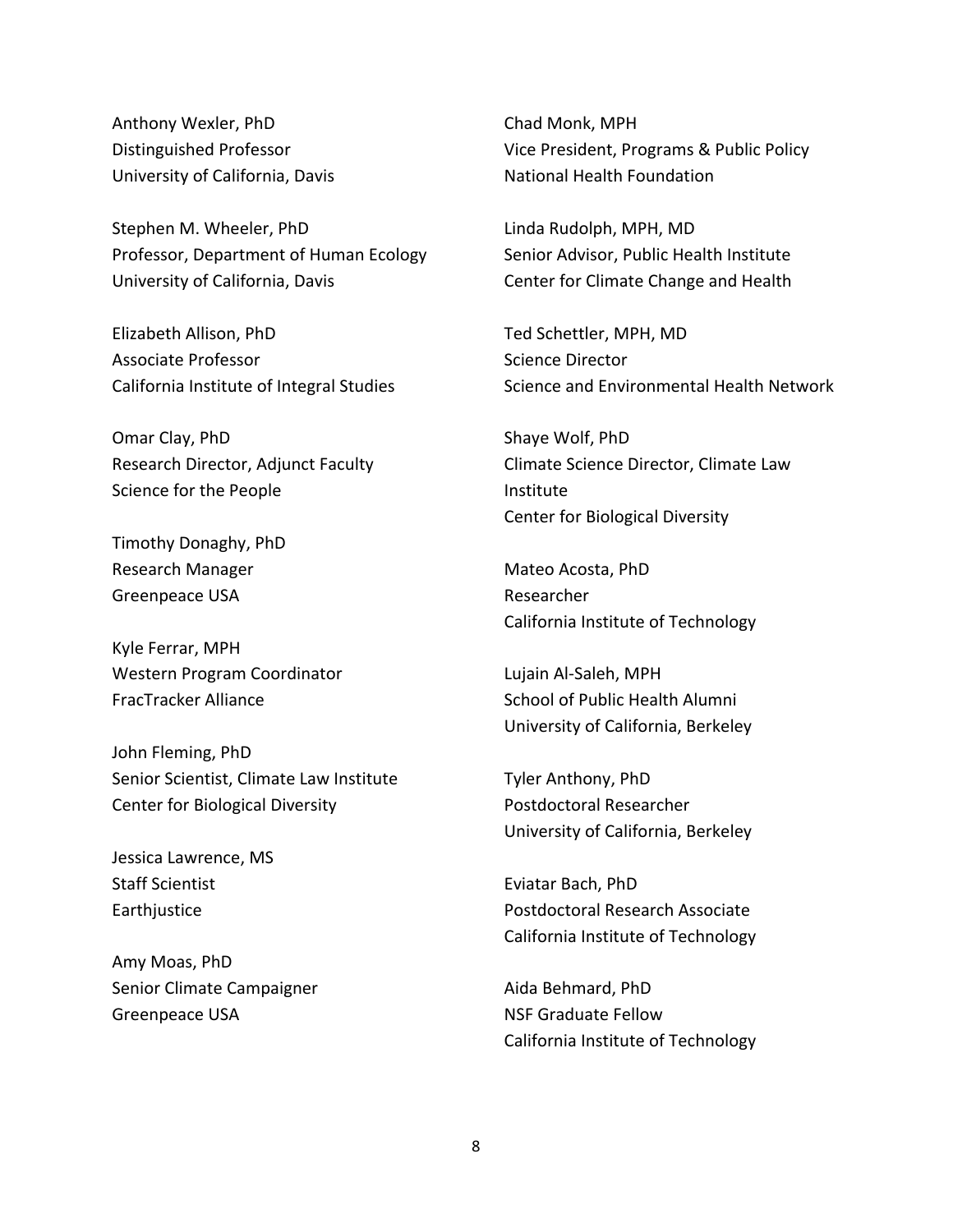David Bezanson, PhD Clinical Psychologist, Neuropsychologist

Ralf Buengener, PhD Senior Staff, Process Engineer Intel Corporation

Ken Burgett, BS Mechanical Engineering, Software **Consultant** Computer History Museum

Michael W. Busch, PhD Research Scientist SETI Institute

Kevin Carter-Fenk, PhD Postdoctoral Scholar University of California, Berkeley

Kimberly Carter-Fenk, PhD Postdoctoral Scholar Stanford University

Arthur Charles-Orszag, PhD Postdoctoral Scholar University of California, San Francisco

Diana Curiel, MPH, MPH Educator

Laura Marie Dahler Heinlein PhD Student University of California, Davis

Hannah Dion-Kirschner, MS PhD Candidate California Institute of Technology Rebecca Eliscu, BS Research Analyst University of California, San Francisco

Marc Futernick, MD Emergency Physician American College of Emergency Physicians

Breahna Gillespie, MS PhD Candidate University of California, Davis

Heath Goertzen, BS Lab Assistant University of California, Davis

Sue Hilton, MS Hydrologist

Stefanie Holden, MS Graduate Student University of California, San Diego

Leo Holland, PhD, MS Engineer, IEEE

Pat Holland, PhD, MS Educator

Dillon Jones, MS Graduate Student/Science Communicator San Diego State University

Tobias Koehne, MS PhD Candidate California Institute of Technology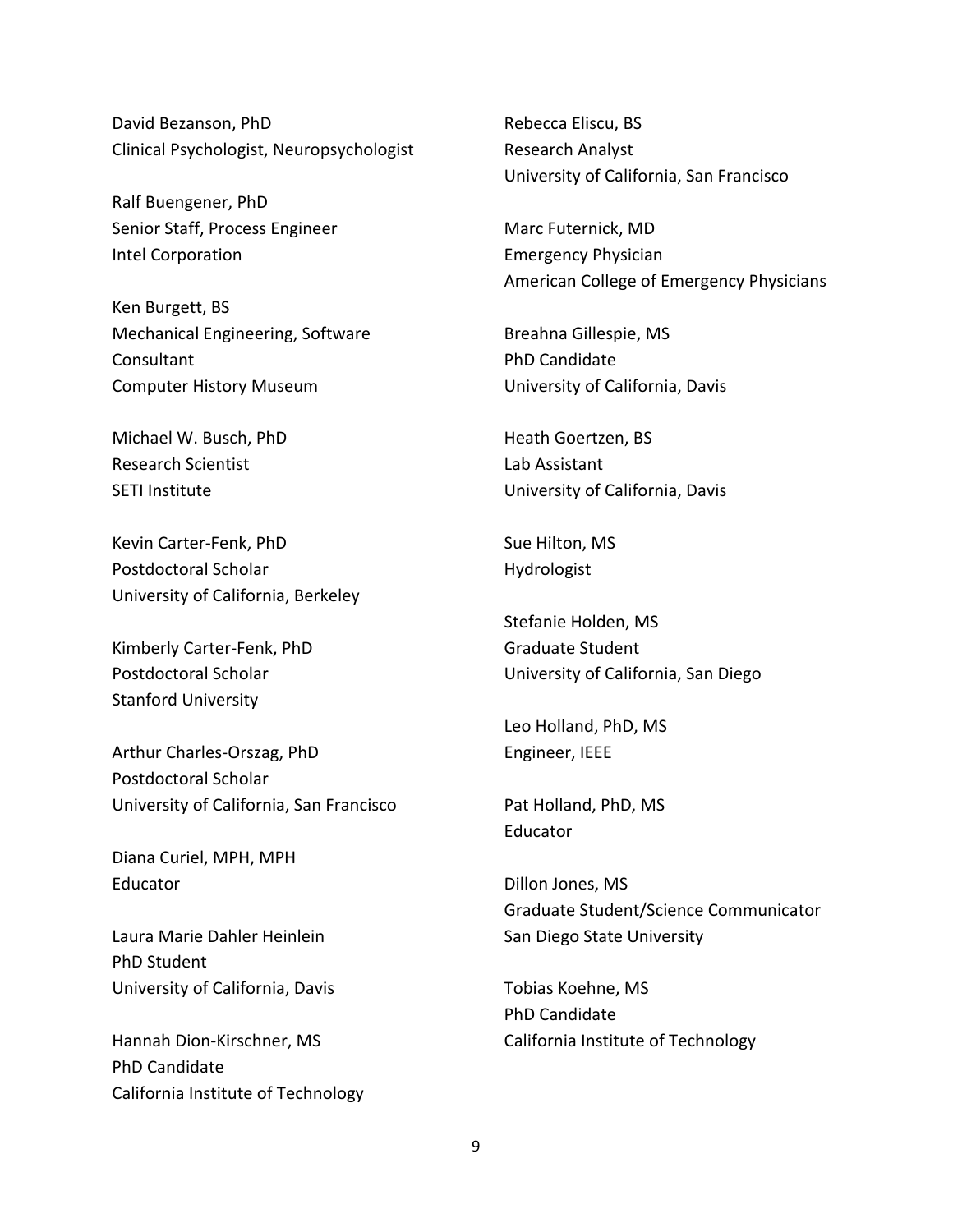Celeste Labedz, MS PhD Candidate California Institute of Technology

Jonathan Lu, MS Medical Student Stanford University

Azucena Lucatero, MA PhD Candidate, Environmental Studies University of California, Santa Cruz

Kyle Manley, PhD Graduate Student Researcher University of California, Irvine

Chris Milliner, PhD Postdoctoral Scholar California Institute of Technology

James Mullahoo, BS Graduate Student California Institute of Technology

Daniela Osorio Rodriguez, MS PhD Student California Institute of Technology

Harrison Parker, MS PhD Student California Institute of Technology

Jessica Plein, MS San Diego State University

Jacob Roberts, PhD Graduate Student Researcher University of California, Berkeley Andreana Rosnik, PhD Cheminformatics Scientist Atomwise Inc

Calvin Rusley, BS PhD Student California Institute of Technology

Juliet Ryan-Davis, MS PhD Student in Geology California Institute of Technology

Luke Salvato, PhD, MS Graduate Student University of California, Davis

Sandipan Samaddar, PhD Postdoctoral Scholar University of California, Davis

Vincent Santora, PhD **Director** Neurocrine Biosciences

Charles Schreiner, PhD Psychologist (Retired)

Tina Seeger, MS PhD Student California Institute of Technology

Shaelyn Silverman, BS Graduate student California Institute of Technology

Jaeeun Sohng, PhD PhD Candidate University of California, Davis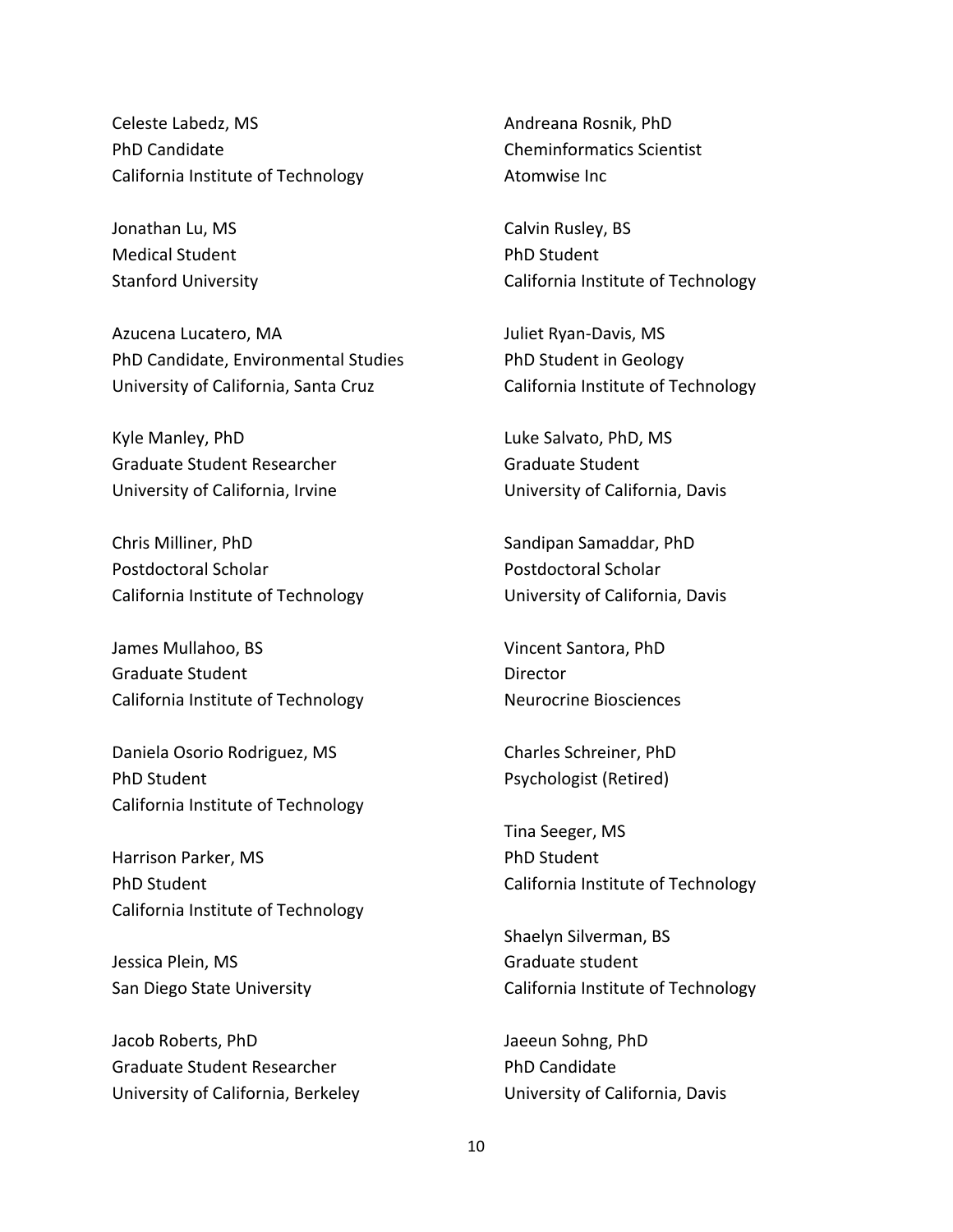Oliver Stephenson, MS PhD Candidate in Geophysics California Institute of Technology

Francia Tenorio, MS Graduate Student San Diego State University

Benjamin James Thyer, BA PhD Student California Institute of Technology

Jennifer Waters, BS Doctoral Candidate San Diego State University Cora Went PhD Student California Institute of Technology

Brandie White PhD Candidate University of California, San Diego

Philip Woods, BS Graduate Student California Institute of Technology

Zewen Zheng PhD Student University of California, Davis

### **U.S. Scientist Signatories Outside California**

Rose Abramoff, PhD Associate Scientist Oak Ridge National Laboratory

Auma Arunachala, PhD Retired Professor Charles University Medical Faculty

Patrick Belmont, PhD Professor and Department Head Utah State University

Neil P Bernstein, PhD Emeritus Professor Mount Mercy University and University of Iowa

Peggy Ann Berry, PhD, COHN-S, CLE, FAAOHN Registered Nurse Alliance of Nurses for Healthy Environments

Claire V Broome, MD Adjunct Professor, School of Public Health Emory University

John Bruno, PhD Professor University of North Carolina, Chapel Hill

David G Campbell, PhD Professor of Biology Grinnell College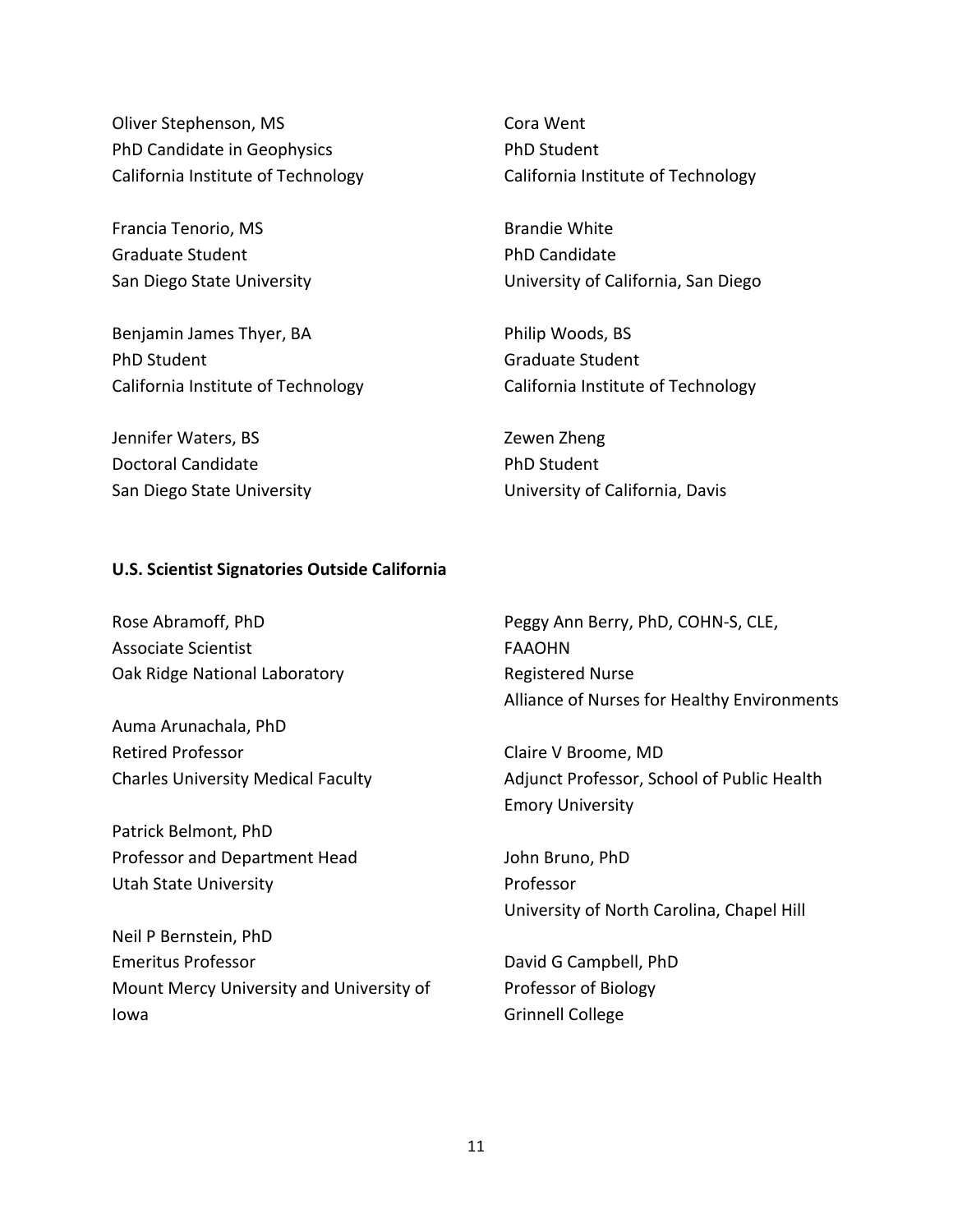Dominick A DellaSala, PhD Chief Scientist Wild Heritage, a Project of the Earth Island Institute

Michael Dettinger, PhD Research Hydrologist/Climatologist Scripps Institution of Oceanography

Kassandra Einfelt, MA Associate Professor Hawkeye Community College

Dargan M W Frierson, PhD Associate Professor, Atmospheric Sciences University of Washington

Paula Gellner, MS Nurse Leader Rhode Island College

Walter Gerstle, PhD Professor Emeritus University of New Mexico

Robyn Gilden, PhD Associate Professor, School of Nursing University of Maryland

William Gorham, PhD Retired, Senior Biologist, Associate Vice President AECOM

Anshul Gupta, PhD Principal Research Staff Member IBM Research

William J Gutowski, Jr., PhD Professor of Meteorology Iowa State University

Lara Hansen, PhD Chief Scientist EcoAdapt

Tarek A Hijaz, MD Associate Professor of Radiology Northwestern University

Robert Howarth, PhD The David R. Atkinson Professor of Ecology & Environmental Biology Cornell University

Anthony R Ingraffea, PhD Dwight C. Baum Professor of Engineering, Emeritus Cornell University

David W Inouye, PhD Professor Emeritus University of Maryland

Kyle Isaacson, PhD Formulation Chemist Phospholutions

Rachel Jabaily, PhD Associate Professor of Organismal Biology & Ecology Colorado College

Larry Junck, MD Professor of Neurology University of Michigan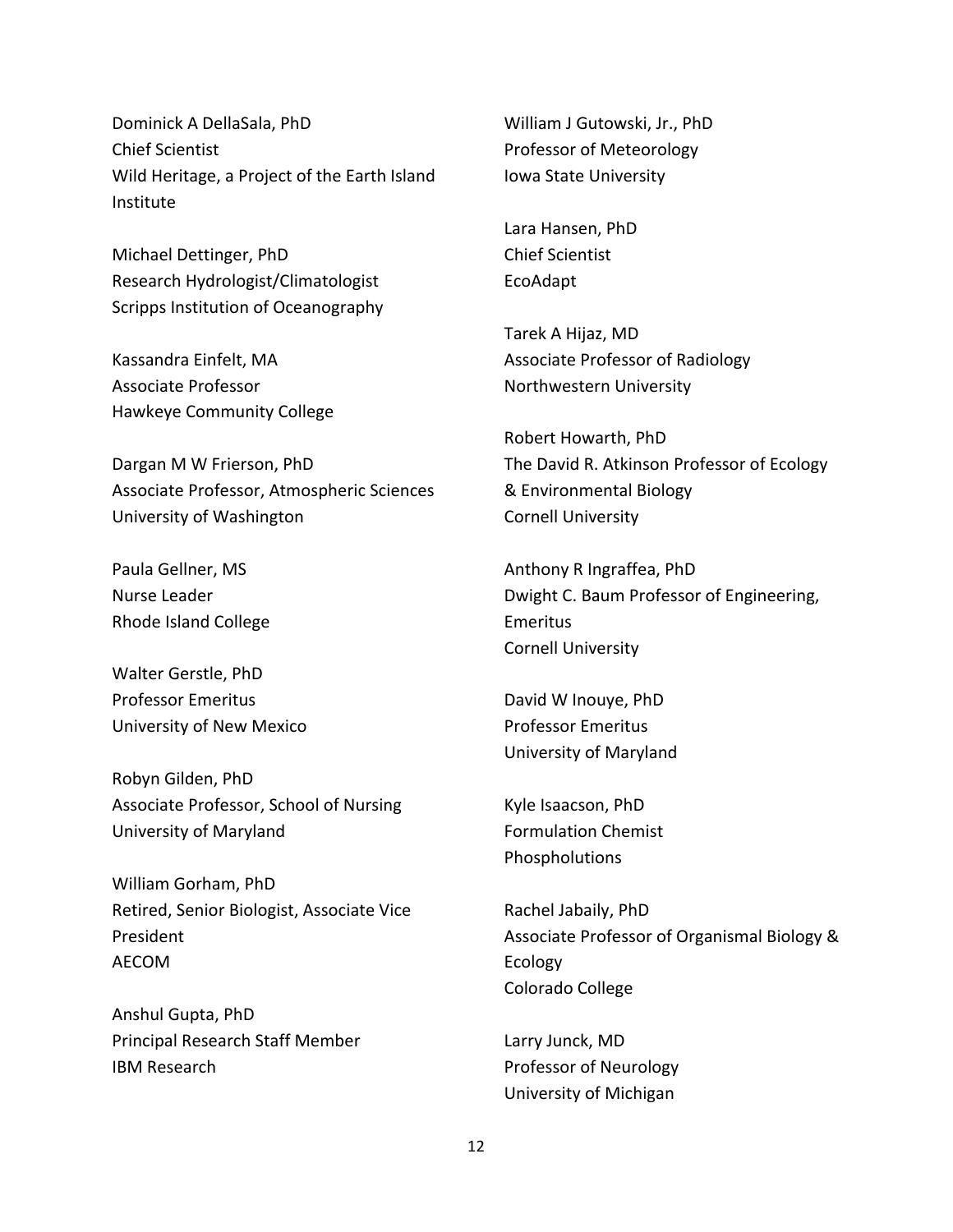Denae King, PhD Associate Director, Bullard Center for Environmental and Climate Justice Texas Southern University

Robert R. Klepper, PhD Professor Emeritus Iowa Lakes Community College

Jennifer Krauel, PhD Adjunct Professor South Dakota State University

Charles Kuster, MS Meteorologist University of Oklahoma

Roger Luckmann, MPH, MD Professor Emeritus, Family Medicine and Community Health University of Massachusetts Chan Medical **School** 

Edward Maibach, PhD, MPH Professor and Director, Center for Climate Change Communication George Mason University

Gibran Mancus, PhD, RN Assistant Professor Alliance of Nurses For Healthy **Environments** 

Scott A Mandia, MS Assistant Chair, Professor - Physical **Sciences** Suffolk County Community College

Colleen McLean, PhD Associate Professor, Geology and Environmental Science Youngstown State University

Elizabeth Mizelle, PhD Assistant Professor East Carolina University

Susanne C Moser, PhD Director, Principal Researcher Susanne Moser Research & Consulting University of Massachusetts-Amherst and Antioch University New England

Stephen S Mulkey, PhD Lecturer in Biology University of Florida

Peter Nightingale, PhD Professor, Department of Physics University of Rhode Island

Philip Nyhus, PhD Professor of Environmental Studies Colby College

Joseph D Ortiz, PhD Professor, Department of Earth Sciences Kent State University

Nathan Glen Phillips, PhD Professor Boston University

Pierre PICA, PhD Invited Professor University of Arizona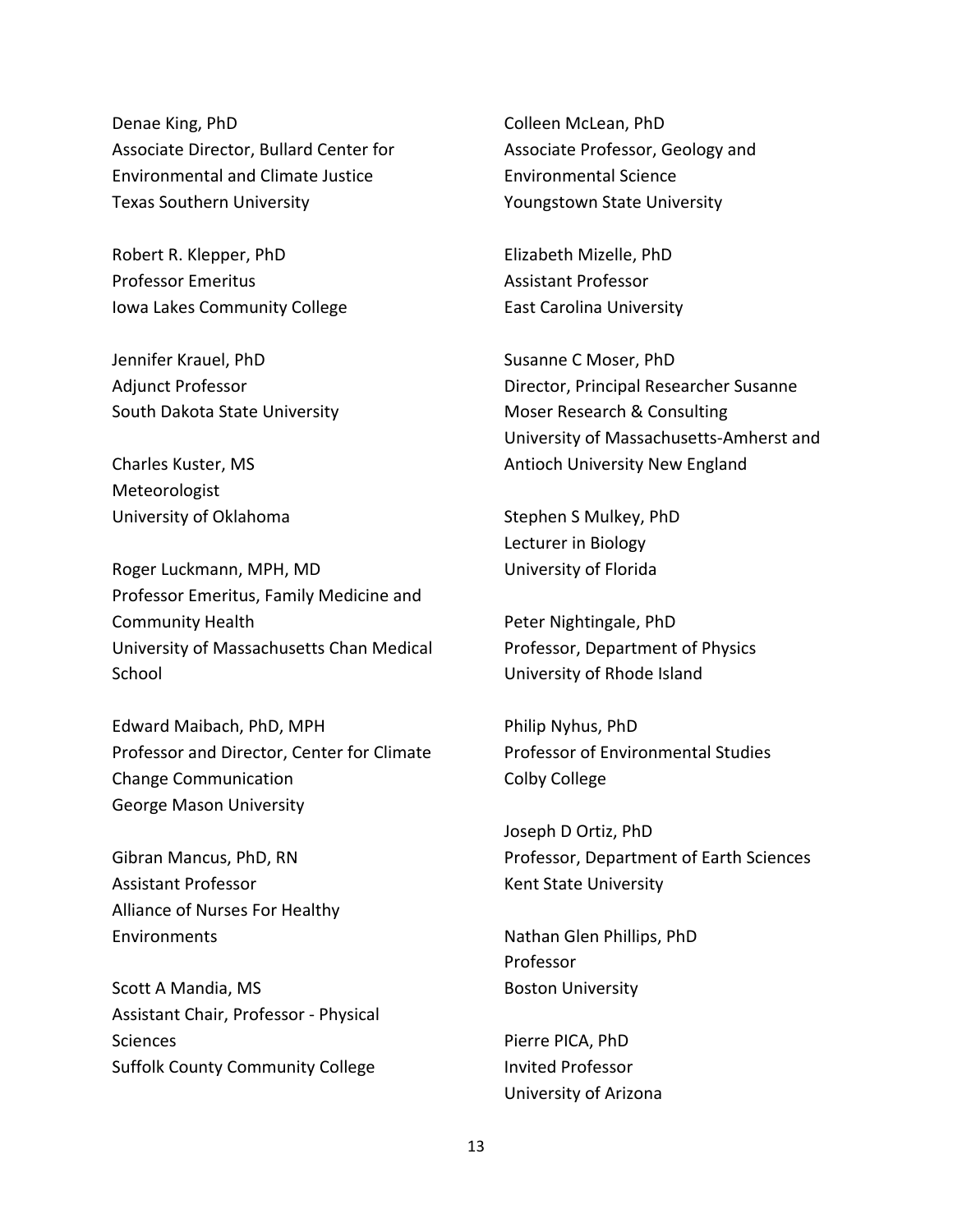Cyndhia Ramatchandirane, MS Staff Scientist Earthjustice

Peter H Raven, PhD President Emeritus Missouri Botanical Garden

William J Ripple, PhD Distinguished Professor of Ecology Oregon State University

Larry W Robertson, PhD Professor Emeritus University of Iowa

Carl Safina, PhD President and Founder The Safina Center

Gordon Shepherd, MD, PhD Professor Northwestern University

Stephen J Simon, PhD Policy Committee Elders Climate Action

Daniel J Smith, PhD, RN Assistant Professor Villanova University

Doreen Stabinsky, PhD Professor College of the Atlantic

John F Stolz, PhD Professor Duquesne University

Sarah Tuttle, PhD Assistant Professor of Astronomy University of Washington

Thomas T Veblen, PhD Distinguished Professor University of Colorado, Boulder

Dr. Adrienne Wald, EdD, MBA, RN Associate Professor Mercy College

B Stanley Willenbring, PhD Professor of Physiology (Retired) Dabney S Lancaster Community College

Dawn J Wright, PhD Professor of Geography and Oceanography Oregon State University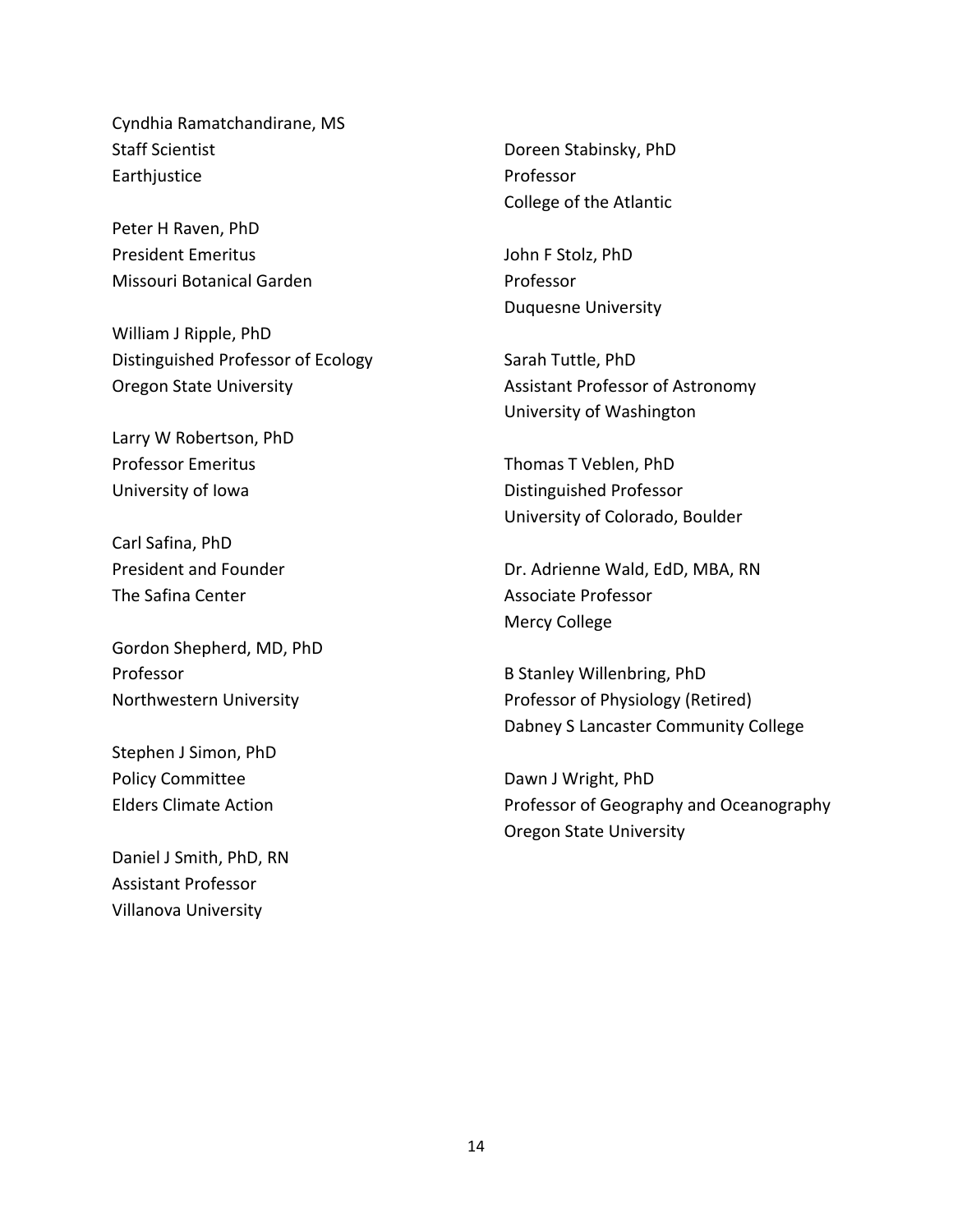## **References**

<sup>1</sup> [https://www.gov.ca.gov/2021/10/22/what-theyre-saying-environmental-and-health-advocates](https://www.gov.ca.gov/2021/10/22/what-theyre-saying-environmental-and-health-advocates-support-californias-move-to-prevent-new-oil-drilling-near-communities-expand-health-protections/)[support-californias-move-to-prevent-new-oil-drilling-near-communities-expand-health-protections/](https://www.gov.ca.gov/2021/10/22/what-theyre-saying-environmental-and-health-advocates-support-californias-move-to-prevent-new-oil-drilling-near-communities-expand-health-protections/)

<sup>2</sup> [https://www.gov.ca.gov/2021/04/23/governor-newsom-takes-action-to-phase-out-oil-extraction-in](https://www.gov.ca.gov/2021/04/23/governor-newsom-takes-action-to-phase-out-oil-extraction-in-california/)[california/](https://www.gov.ca.gov/2021/04/23/governor-newsom-takes-action-to-phase-out-oil-extraction-in-california/)

<sup>3</sup> Ferrar, Kyle, Impact of a 2,500' Oil and Gas Well Setback in California, FracTracker Alliance (July 2, 2019)[,](https://www.fractracker.org/2019/07/impact-of-a-2500-oil-and-gas-well-setback-in-california/) <https://www.fractracker.org/2019/07/impact-of-a-2500-oil-and-gas-well-setback-in-california/>

<sup>4</sup> *See* Bullard, Robert D. et al., Toxic Wastes and Race at Twenty: 1987-2007 (March 2007)[,](http://www.ejnet.org/ej/twart.pdf)

[http://www.ejnet.org/ej/twart.pdf;](http://www.ejnet.org/ej/twart.pdf) James, W., Uneven Magnitude of Disparities in Cancer Risks from Air Toxics, 9 Int. J. Environ. Res. Public Health 4365 (2012)[,](https://www.mdpi.com/1660-4601/9/12/4365/htm) [https://www.mdpi.com/1660-](https://www.mdpi.com/1660-4601/9/12/4365/htm)

[4601/9/12/4365/htm;](https://www.mdpi.com/1660-4601/9/12/4365/htm) Wilson, Adrian et al., Coal Blooded: Putting Profits Before People, NAACP, Indigenous Environmental Network & Little Village Environmental Justice Organization (2012)[,](https://naacp.org/resources/coal-blooded-putting-profits-people) [https://naacp.org/resources/coal-blooded-putting-profits-people;](https://naacp.org/resources/coal-blooded-putting-profits-people) U.S. Environmental Protection Agency, EJ Screening Report for the Clean Power Plan

(2015), [https://archive.epa.gov/epa/sites/production/files/2016-04/documents/ejscreencpp.pdf;](https://archive.epa.gov/epa/sites/production/files/2016-04/documents/ejscreencpp.pdf) Massetti, Emanuele et al., Environmental Quality and the U.S. Power Sector: Air Quality, Water Quality, Land Use and Environmental Justice, ORNL/SPR-2016/772 (2017)[,](https://info.ornl.gov/sites/publications/files/Pub60561.pdf)

[https://info.ornl.gov/sites/publications/files/Pub60561.pdf;](https://info.ornl.gov/sites/publications/files/Pub60561.pdf) PSE Healthy Energy, Natural gas power plants in California's disadvantaged communities (April 2017), [https://www.psehealthyenergy.org/wp](https://www.psehealthyenergy.org/wp-content/uploads/2017/04/CA.EJ_.Gas_.Plants.pdf)[content/uploads/2017/04/CA.EJ\\_.Gas\\_.Plants.pdf;](https://www.psehealthyenergy.org/wp-content/uploads/2017/04/CA.EJ_.Gas_.Plants.pdf) Mikati, Ihab et al., Disparities in distribution of particulate matter emission sources by race and poverty status, 108 American Journal of Public Health 480 (2018), [https://www.ncbi.nlm.nih.gov/pmc/articles/PMC5844406/;](https://www.ncbi.nlm.nih.gov/pmc/articles/PMC5844406/) Zwickl, K. The demographics of fracking: A spatial analysis for four U.S. states, 161 Ecological Economics 202 (2019)[,](https://doi.org/10.1016/j.ecolecon.2019.02.001)

[https://doi.org/10.1016/j.ecolecon.2019.02.001;](https://doi.org/10.1016/j.ecolecon.2019.02.001) Donaghy, Tim & Charlie Jiang for Greenpeace, Gulf Coast Center for Law & Policy, Red, Black & Green Movement, and Movement for Black Lives, Fossil Fuel Racism: How Phasing Out Oil, Gas, and Coal Can Protect Communities (2021)[,](https://www.greenpeace.org/usa/wp-content/uploads/2021/04/Fossil-Fuel-Racism.pdf)

[https://www.greenpeace.org/usa/wp-content/uploads/2021/04/Fossil-Fuel-Racism.pdf;](https://www.greenpeace.org/usa/wp-content/uploads/2021/04/Fossil-Fuel-Racism.pdf) Terrell, K., Air pollution is linked to higher cancer rates among black or impoverished communities in Louisiana, 17 Environ. Res. Lett. 014033 (2022[\),](https://iopscience.iop.org/article/10.1088/1748-9326/ac4360) [https://iopscience.iop.org/article/10.1088/1748-9326/ac4360;](https://iopscience.iop.org/article/10.1088/1748-9326/ac4360) Gonzalez, David J.X. et al., Historic redlining and the siting of oil and gas wells in the United States, Journal of Exposure Science and Environmental Epidemiology (2022),

<https://www.nature.com/articles/s41370-022-00434-9>

<sup>5</sup> Ferrar, Kyle, Impact of a 2,500' Oil and Gas Well Setback in California, FracTracker Alliance (July 2, 2019)[,](https://www.fractracker.org/2019/07/impact-of-a-2500-oil-and-gas-well-setback-in-california/) <https://www.fractracker.org/2019/07/impact-of-a-2500-oil-and-gas-well-setback-in-california/>

 $6$  Harmful chemicals include crystalline silica, methanol, hydrochloric acid, 2-butoxy ethanol, hydrofluoric acid, formaldehyde, aluminum oxide, glutaral/pentanedial, xylene, isopropanol, ethylbenzene, and naphthalene. Other harmful chemicals are unknown due to industrial trade secret protections, allowing oil operators to avoid responsibility for the health and safety impacts associated

with these chemicals.<br><sup>7</sup> Shonkoff, Seth B.C. et al., Response to CalGEM Questions for the California Oil and Gas Public Health Rulemaking Scientific Advisory Panel (October 1, 2021)[,](https://www.conservation.ca.gov/calgem/Documents/public-health/Public%20Health%20Panel%20Responses_FINAL%20ADA.pdf)

[https://www.conservation.ca.gov/calgem/Documents/public-](https://www.conservation.ca.gov/calgem/Documents/public-health/Public%20Health%20Panel%20Responses_FINAL%20ADA.pdf)

[health/Public%20Health%20Panel%20Responses\\_FINAL%20ADA.pdf](https://www.conservation.ca.gov/calgem/Documents/public-health/Public%20Health%20Panel%20Responses_FINAL%20ADA.pdf)

<sup>8</sup> Studies in California include: Shamasunder, Bhavna et al., Community-based heath and exposure study around urban oil developments in South Los Angeles, 15 International Journal of Environmental Research and Public Health 138 (2018)[,](https://pubmed.ncbi.nlm.nih.gov/29342985/) [10.3390/ijerph15010138; G](https://doi.org/10.3390/ijerph15010138)arcia-Gonzales, Diane A. et al.,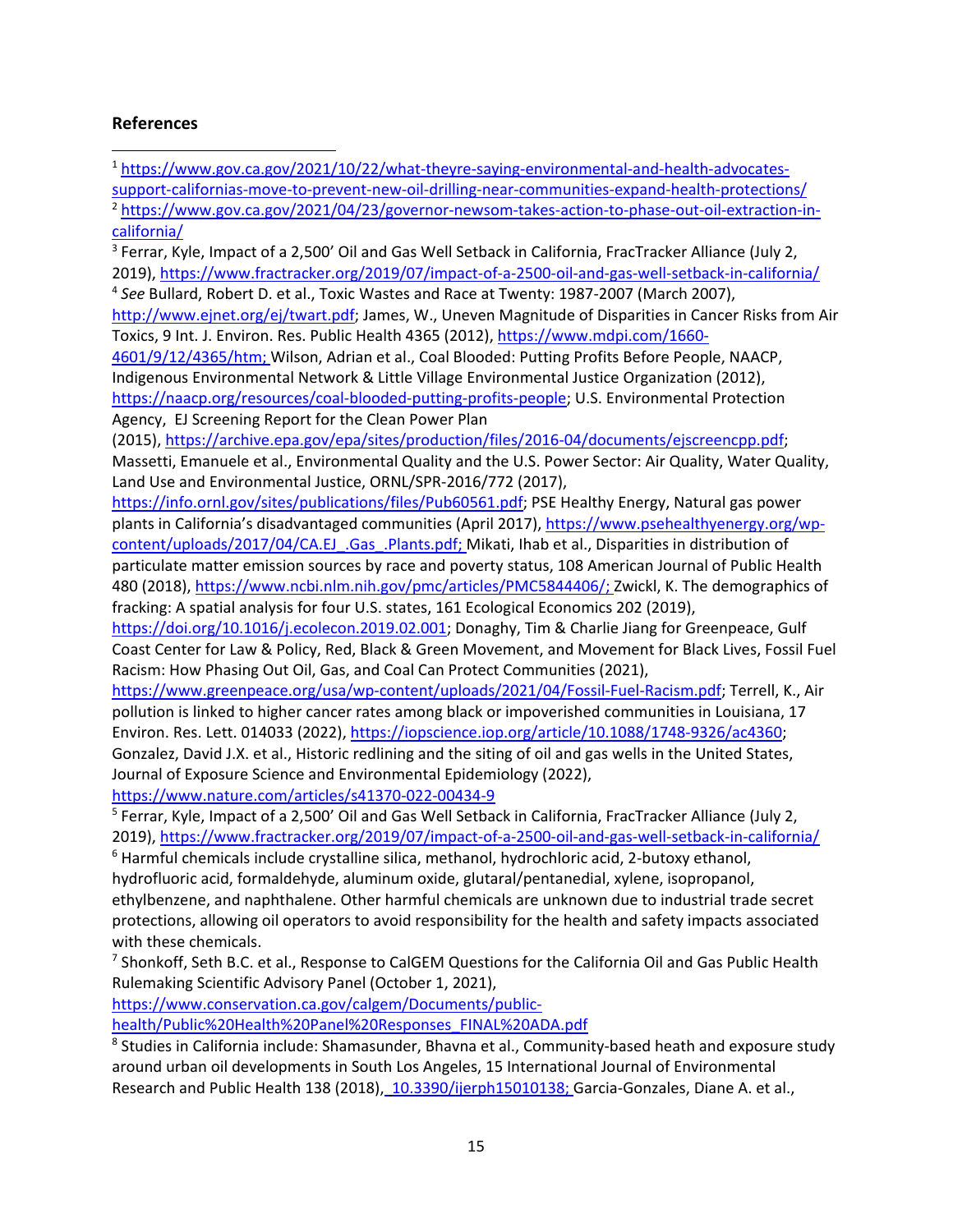Distance decay gradients in hazardous air pollution concentrations around oil and natural gas facilities in the city of Los Angeles: A pilot study, 173 Environmental Research 232 (2019),

<span id="page-15-3"></span><span id="page-15-2"></span><span id="page-15-1"></span><span id="page-15-0"></span>[https://doi.org/10.1016/j.envres.2019.03.027;](https://doi.org/10.1016/j.envres.2019.03.027) Gonzalez, D.J.X., et al, Oil and gas production and spontaneous preterm birth in the San Joaquin Valley, CA, 4 Environmental Epidemiology e099 (2020), doi: 10.1097/EE9.0000000000000099; Tran, K.V. et al., Residential Proximity to Oil and Gas Development and Birth Outcomes in California: A Retrospective Cohort Study of 2006–2015 Births, 128 Environmental Health Perspectives No. 6 (2020)[,](https://doi.org/10.1289/EHP5842) [https://doi.org/10.1289/EHP5842;](https://doi.org/10.1289/EHP5842) Casey, Joan A. et al., Climate justice and California's methane superemitters: Environmental equity assessment of community proximity and exposure intensity, 55 Environmental Science and Technology 14746 (2021), [https://doi.org/10.1021/acs.est.1c04328;](https://doi.org/10.1021/acs.est.1c04328) Elser, Holly et al., Air pollution, methane super-emitters and oil and gas wells in Northern California: the relationship with migraine headache prevalence and exacerbation, 20 Environmental Health 45 (2021), [https://doi.org/10.1186/s12940-021-00727-w;](https://doi.org/10.1186/s12940-021-00727-w) Johnston, Jill E. et al., Changes in neighborhood air quality after idling of an urban oil production site, 23 Environmental Science Process Impacts 967 (2021), doi: 10.1039/d1em00048a; Johnston, Jill E. et al., Respiratory health, pulmonary function and local engagement in urban communities near oil

development, 197 Environmental Research 111088 (2021), [10.1016/j.envres.2021.111088; T](https://doi.org/10.1016/j.envres.2021.111088)ran, Kathy V. et al., Residential proximity to hydraulically fractured oil and gas wells and adverse birth outcomes in urban and rural communities in California (2006-2015), 5 Environmental Epidemiology e172 (2021), doi: 10.1097/EE9.0000000000000172; Gonzalez, David J.X. et al., Upstream oil and gas production and ambient air pollution in California, 806 Science of the Total Environment 150298 (2022),

[https://doi.org/10.1016/j.scitotenv.2021.150298;](https://doi.org/10.1016/j.scitotenv.2021.150298) Gonzalez, David J.X. et al., Historic redlining and the siting of oil and gas wells in the United States, Journal of Exposure Science and Environmental Epidemiology (2022),<https://www.nature.com/articles/s41370-022-00434-9>

<sup>9</sup> McKenzie, Lisa M. et al., Ambient nonmethane hydrocarbon levels along Colorado's Northern Front Range: Acute and chronic health risks, 52 Environmental Science and Technology 4514 (2018)[,](https://pubs.acs.org/doi/full/10.1021/acs.est.8b06179) <https://pubs.acs.org/doi/full/10.1021/acs.est.8b06179>

<sup>10</sup> Rasmussen, Sara G. et al., Association Between Unconventional Natural Gas Development in the Marcellus Shale and Asthma Exacerbations, 176 JAMA Internal Medicine 1334 (2016)[,](https://www.ncbi.nlm.nih.gov/pmc/articles/PMC5424822/)

[https://www.ncbi.nlm.nih.gov/pmc/articles/PMC5424822/;](https://www.ncbi.nlm.nih.gov/pmc/articles/PMC5424822/) Shamasunder, Bhavna et al., Communitybased heath and exposure study around urban oil developments in South Los Angeles, 15 International Journal of Environmental Research and Public Health 138 (2018)[,](https://pubmed.ncbi.nlm.nih.gov/29342985/) <https://pubmed.ncbi.nlm.nih.gov/29342985/>

<span id="page-15-4"></span><sup>11</sup> McKenzie, Lisa M., Birth Outcomes and Maternal Residential Proximity to Natural Gas Development in Rural Colorado, 122 Environmental Health Perspectives 412 (2014)[,](https://ehp.niehs.nih.gov/doi/pdf/10.1289/ehp.1306722)

<span id="page-15-5"></span><https://ehp.niehs.nih.gov/doi/pdf/10.1289/ehp.1306722>

<sup>12</sup> Casey, Joan A., Unconventional Natural Gas Development and Birth Outcomes in Pennsylvania, USA, 27 Epidemiology 163 (2016)[,](https://www.ncbi.nlm.nih.gov/pmc/articles/PMC4738074/pdf/nihms-728721.pdf) [https://www.ncbi.nlm.nih.gov/pmc/articles/PMC4738074/pdf/nihms-](https://www.ncbi.nlm.nih.gov/pmc/articles/PMC4738074/pdf/nihms-728721.pdf)[728721.pdf;](https://www.ncbi.nlm.nih.gov/pmc/articles/PMC4738074/pdf/nihms-728721.pdf) Whitworth, K.W. et al., Maternal residential proximity to unconventional gas development and perinatal outcomes among a diverse urban population in Texas, 12 PLoS One e0180966 (2017)[,](https://doi.org/10.1371/journal.pone.0180966) [https://doi.org/10.1371/journal.pone.0180966;](https://doi.org/10.1371/journal.pone.0180966) Hill, Elaine L., Shale gas development and infant health: Evidence from Pennsylvania, 61 Journal of Health Economics 134 (2018)[,](https://doi.org/10.1016/j.jhealeco.2018.07.004)

<span id="page-15-7"></span><span id="page-15-6"></span>[https://doi.org/10.1016/j.jhealeco.2018.07.004;](https://doi.org/10.1016/j.jhealeco.2018.07.004) Gonzalez, D.J.X., et al, Oil and gas production and spontaneous preterm birth in the San Joaquin Valley, CA, 4 Environmental Epidemiology e099 (2020)[,](https://journals.lww.com/environepidem/Fulltext/2020/08000/Oil_and_gas_production_and_spontaneous_preterm.1.aspx?context=LatestArticles) [https://journals.lww.com/environepidem/Fulltext/2020/08000/Oil\\_and\\_gas\\_production\\_and\\_spontane](https://journals.lww.com/environepidem/Fulltext/2020/08000/Oil_and_gas_production_and_spontaneous_preterm.1.aspx?context=LatestArticles) [ous\\_preterm.1.aspx?context=LatestArticles;](https://journals.lww.com/environepidem/Fulltext/2020/08000/Oil_and_gas_production_and_spontaneous_preterm.1.aspx?context=LatestArticles) Tran, Kathy V. et al., Residential proximity to hydraulically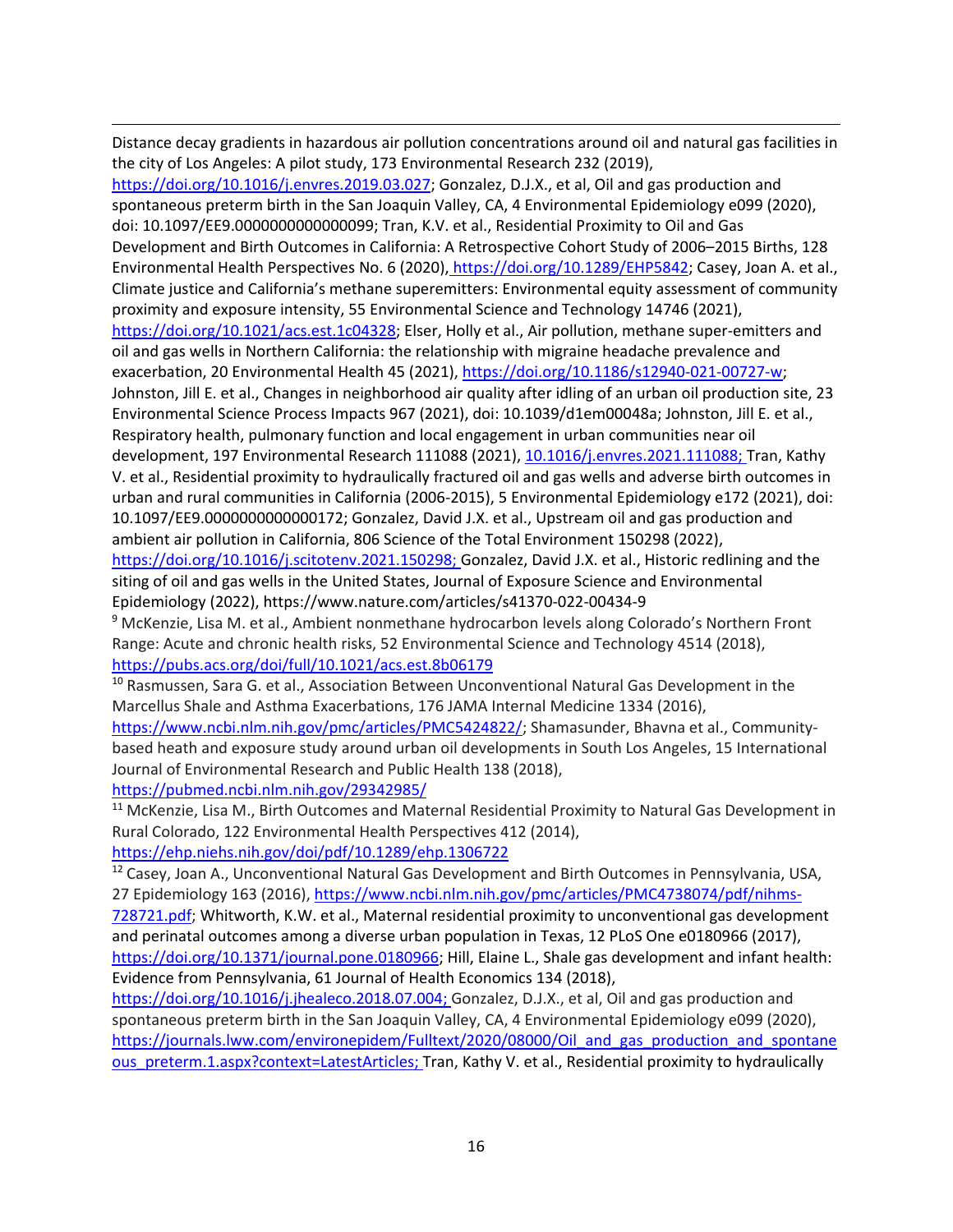fractured oil and gas wells and adverse birth outcomes in urban and rural communities in California (2006-2015), 5 Environmental Epidemiology e172 (2021), doi: 10.1097/EE9.0000000000000172 <sup>13</sup> Stacy, Shaina L. et al., Perinatal Outcomes and Unconventional Natural Gas Operations in Southwest

Pennsylvania (2015)[,](https://journals.plos.org/plosone/article?id=10.1371/journal.pone.0126425) [https://journals.plos.org/plosone/article?id=10.1371/journal.pone.0126425;](https://journals.plos.org/plosone/article?id=10.1371/journal.pone.0126425) Tran, K.V. et al., Residential Proximity to Oil and Gas Development and Birth Outcomes in California: A Retrospective Cohort Study of 2006–2015 Births, 128 Environmental Health Perspectives No. 6 (2020)[,](https://doi.org/10.1289/EHP5842) [https://doi.org/10.1289/EHP5842;](https://doi.org/10.1289/EHP5842) Tran, Kathy V. et al., Residential proximity to hydraulically fractured oil and gas wells and adverse birth outcomes in urban and rural communities in California (2006-2015), 5 Environmental Epidemiology e172 (2021), doi: 10.1097/EE9.0000000000000172

<sup>14</sup> Jemielita, Thomas et al., Unconventional Gas and Oil Drilling Is Associated with Increased Hospital Utilization Rates, 10 PLoS One 7 (2015)[,](https://journals.plos.org/plosone/article?id=10.1371/journal.pone.0131093)

<https://journals.plos.org/plosone/article?id=10.1371/journal.pone.0131093>

<sup>15</sup> Rabinowitz, Peter M. et al., Proximity to Natural Gas Wells and Reported Health Status: Results of a Household Survey in Washington County, Pennsylvania, 123 Environmental Health Perspectives 21 (2015[\),](https://ehp.niehs.nih.gov/doi/pdf/10.1289/ehp.1307732) <https://ehp.niehs.nih.gov/doi/pdf/10.1289/ehp.1307732>

<sup>16</sup> Bedsworth, Louise, et al. (California Governor's Office of Planning and Research, Scripps Institution of Oceanography, California Energy Commission, California Public Utilities Commission), Statewide Summary Report. California's Fourth Climate Change Assessment (2018)[,](https://www.climateassessment.ca.gov/)

### <https://www.climateassessment.ca.gov/>

<sup>17</sup> Donaghy, Tim & Charlie Jiang for Greenpeace, Gulf Coast Center for Law & Policy, Red, Black & Green Movement, and Movement for Black Lives, Fossil Fuel Racism: How Phasing Out Oil, Gas, and Coal Can Protect Communities (2021), [https://www.greenpeace.org/usa/wp-content/uploads/2021/04/Fossil-](https://www.greenpeace.org/usa/wp-content/uploads/2021/04/Fossil-Fuel-Racism.pdf)[Fuel-Racism.pdf;](https://www.greenpeace.org/usa/wp-content/uploads/2021/04/Fossil-Fuel-Racism.pdf) U.S. Environmental Protection Agency, Climate Change and Social Vulnerability in the United States: A Focus on Six Impacts, EPA 430-R-21-003 (2021), [www.epa.gov/cira/social-vulnerability](http://www.epa.gov/cira/social-vulnerability-report)[report](http://www.epa.gov/cira/social-vulnerability-report)

<span id="page-16-2"></span><span id="page-16-1"></span><span id="page-16-0"></span><sup>18</sup> Oil Change International, The Sky's Limit: Why the Paris Climate Goals Require a Managed Decline of Fossil Fuel Production (September 2016)[,](http://priceofoil.org/2016/09/22/the-skys-limit-report/) [http://priceofoil.org/2016/09/22/the-skys-limit-report/;](http://priceofoil.org/2016/09/22/the-skys-limit-report/) Intergovernmental Panel on Climate Change, Global Warming of 1.5°C. An IPCC Special Report on the impacts of global warming of 1.5°C above pre-industrial levels and related global greenhouse gas emission pathways, in the context of strengthening the global response to the threat of climate change, sustainable development, and efforts to eradicate poverty, (V. Masson-Delmotte, et al. eds., 2018)[,](https://www.ipcc.ch/sr15/) [https://www.ipcc.ch/sr15/;](https://www.ipcc.ch/sr15/) Oil Change International, Drilling Toward Disaster: Why U.S. Oil and Gas Expansion Is Incompatible with Climate Limits (2019)[,](http://priceofoil.org/drilling-towards-disaster) [http://priceofoil.org/drilling-towards-disaster;](http://priceofoil.org/drilling-towards-disaster) Tong, D. et al., Committed emissions from existing energy infrastructure jeopardize 1.5 °C climate target, 572 Nature 373-377 (2019); SEI, IISD, ODI, E3G, and UNEP, The Production Gap: The discrepancy between countries' planned fossil fuel production and global production levels consistent with limiting warming to 1.5°C or 2°C (2020), [http://productiongap.org/;](http://productiongap.org/) Achakulwisut, Ploy & Peter Erickson, Trends in fossil fuel extraction: Implications for a shared effort to align global fossil fuel production with climate limits, Stockholm Environment Institute Working Paper (April 2021)[,](http://www.sei.org/publications/trends-in-fossil-fuel-extraction/) [www.sei.org/publications/trends](http://www.sei.org/publications/trends-in-fossil-fuel-extraction/)[in-fossil-fuel-extraction/;](http://www.sei.org/publications/trends-in-fossil-fuel-extraction/) SEI, IISD, ODI, E3G, and UNEP, The Production Gap Report 2021 (2021)[,](http://productiongap.org/2021report) [http://productiongap.org/2021report;](http://productiongap.org/2021report) Teske, Sven and Sarah Niklas, Fossil Fuel Exit Strategy: An orderly wind down of coal, oil and gas to meet the Paris Agreement (June 2021)[,](https://fossilfueltreaty.org/exit-strategy)

<span id="page-16-3"></span>[https://fossilfueltreaty.org/exit-strategy;](https://fossilfueltreaty.org/exit-strategy) Calverley, Dan and Kevin Anderson, [Phaseout Pathways for](https://www.research.manchester.ac.uk/portal/en/publications/phaseout-pathways-for-fossil-fuel-production-within-pariscompliant-carbon-budgets(c7235a8e-e3b1-4f44-99de-c27958c03758).html)  [Fossil Fuel Production Within Paris-compliant Carbon Budgets,](https://www.research.manchester.ac.uk/portal/en/publications/phaseout-pathways-for-fossil-fuel-production-within-pariscompliant-carbon-budgets(c7235a8e-e3b1-4f44-99de-c27958c03758).html) Tyndall Center for Climate Change Research (2022),